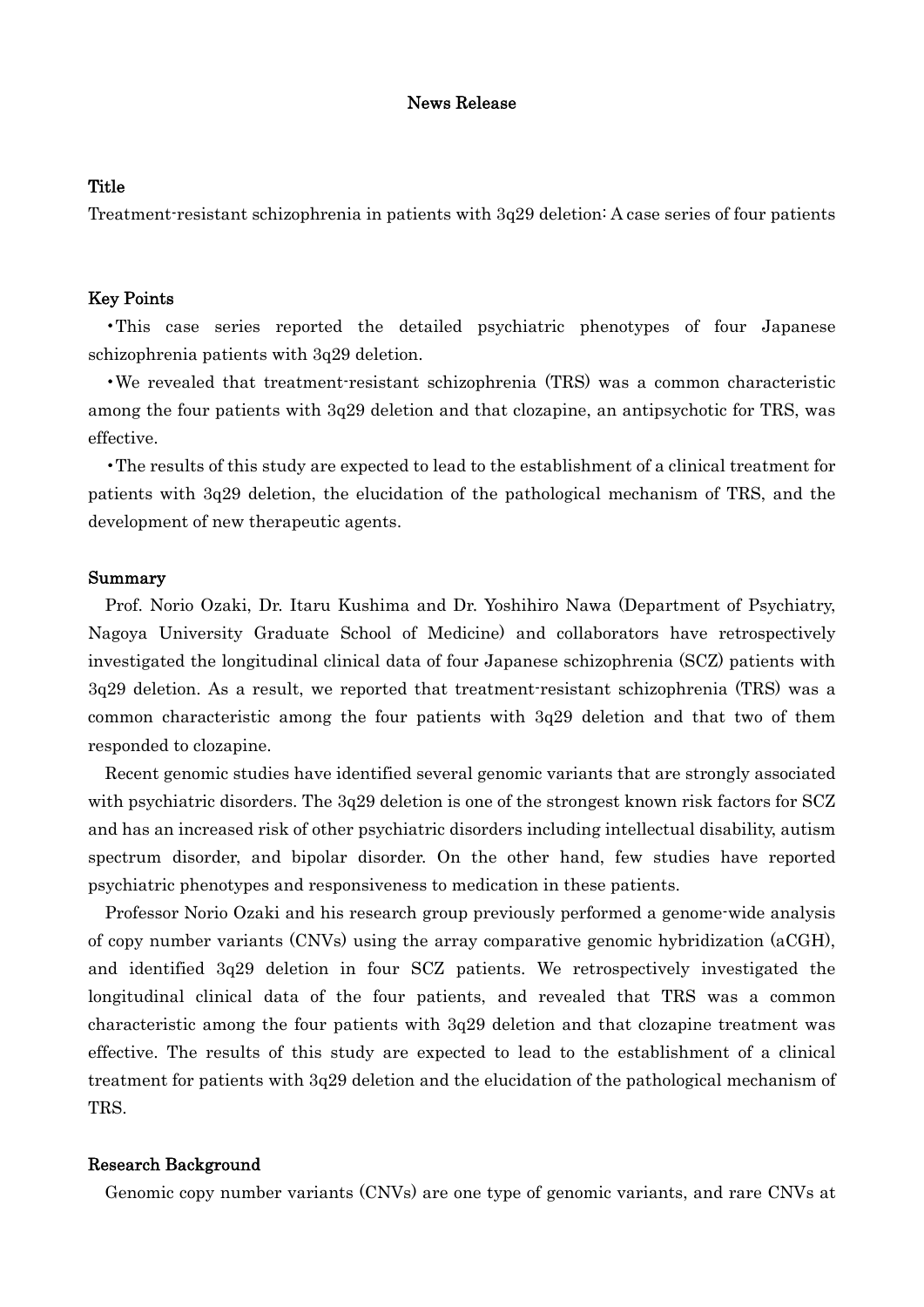several loci are associated with the risk of psychiatric and neurodevelopmental disorders. Among them, the 3q29 deletion is one of the strongest risk factors (odds ratio >40) for schizophrenia (SCZ) and is also associated with other psychiatric disorders including intellectual disability (ID), autism spectrum disorder (ASD), and bipolar disorder (BD). The canonical region affected by the 3q29 deletion contains  $\sim$ 22 genes, including *DLG1*, *PAK2*, and FBXO45. These three genes have been proposed as candidates for causing ID and psychiatric disorders, because they play putative roles in synaptic transmission. On the other hand, details of psychiatric manifestations and treatment responses have not been described in these patients.

#### Research Results

We retrospectively investigated the longitudinal clinical data of four Japanese SCZ patients with 3q29 deletion from medical records. The data included developmental history, family history, past medical history, social history, psychiatric symptoms, age at onset of schizophrenia, number and duration of hospitalizations, doses of antipsychotics, presence of treatment resistance, and results of brain magnetic resonance imaging (MRI), electroencephalography (EEG), intelligence tests and laboratory tests.

As a result, four SCZ patients showed resistance to high doses of antipsychotics (dopamine D<sub>2</sub> receptor antagonists, and thus they were diagnosed with treatment-resistant schizophrenia (TRS). Two of them (Patient 3 and 4) were introduced to clozapine treatment, and both patients responded to the treatment. These findings suggest the potential usefulness of early introduction of clozapine for treatment of TRS patients with 3q29 deletion.

Depending on the developmental stage, patients with 3q29 deletion also showed variable psychiatric manifestations including ID, ASD, and BD. Patient 2 showed mild to moderate ID. Patient 2 and 3 showed autistic features, including hyperacusis or restricted, repetitive patterns of behavior and interests. All patients had manic symptoms such as elevated mood, irritability, agitation, or aggression, which required mood stabilizers such as valproate. Moreover, Brain MRI detected structural brain abnormalities such as reduced volume in cerebellum and a caudate nucleus defect in four patients. EEG test detected diffuse spike-and-wave discharges during photic stimulation in Patient 1 and 3.

## Research Summary and Future Perspective

As array comparative genomic hybridization (aCGH) was covered by health insurance in October 2021 in Japan, 3q29 deletion can now be examined in clinical setting. As a result, the number of reports of patients with 3q29 deletion is expected to increase in the future, and further accumulation of detailed clinical data such as this case series will help clarify the detailed clinical history of patients with 3q29 deletion and establish evidence-based treatment methods. Moreover, our findings may suggest a potential link between 3q29 deletion and TRS and that neurobiological studies of 3q29 deletion may provide insight into the mechanism of TRS.